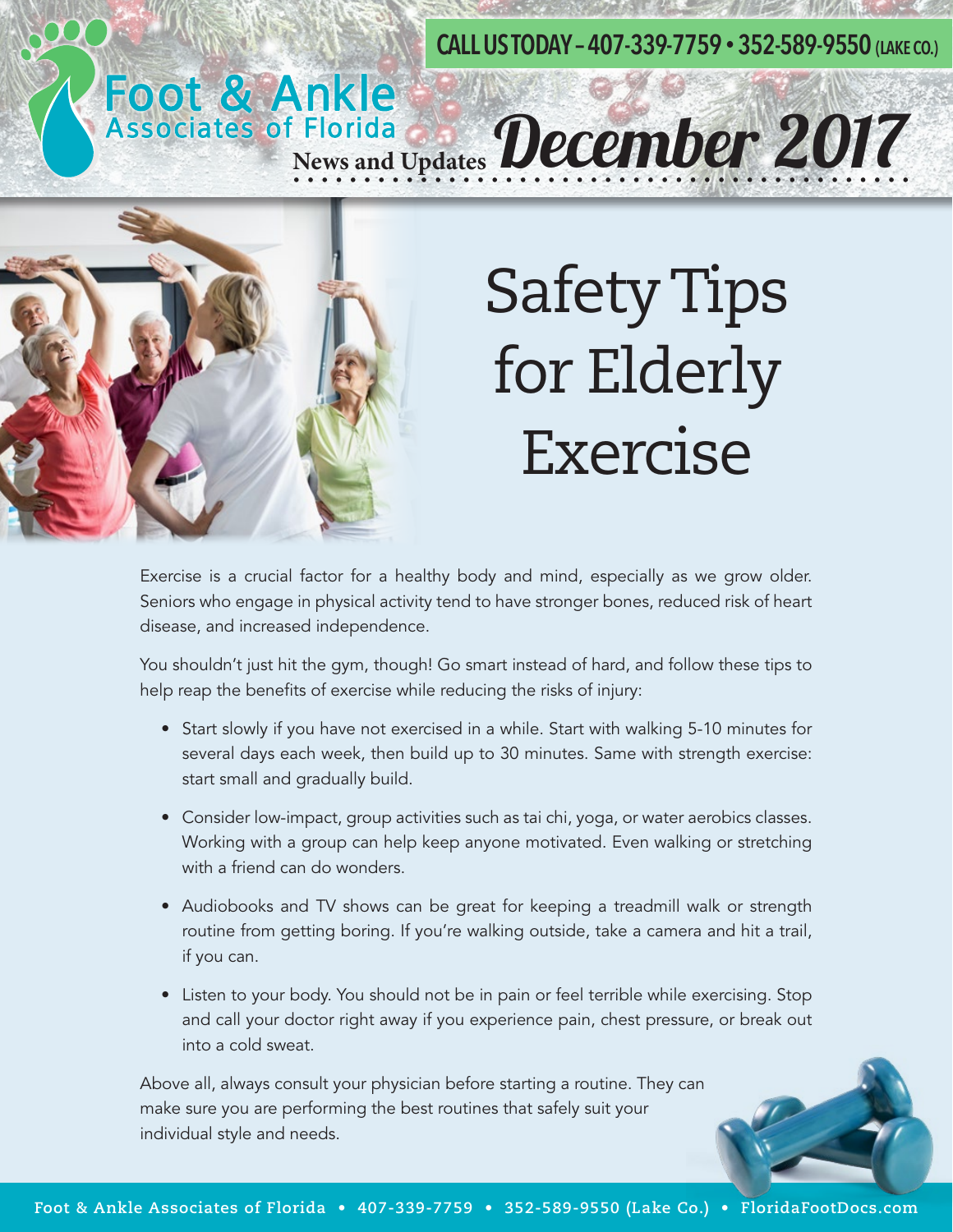### Unwrap Ways to Prevent Peroneal Tendonitis

If you have ever had pain and swelling on the outside of the ankle, then you might know what it's like to be "gifted" with peroneal tendonitis.

This condition is caused by a tendon that stretches behind the lateral malleolus, that bony bit on the outside of your ankle. Tight calf muscles and overuse can cause this tendon to rub against the bone and become inflamed, making it a common injury with runners.



If you want to keep peroneal tendonitis at bay, then the problems of tight muscles and overuse should be a primary concern. Stretch your calf muscles before and after a workout, and gradually build the intensity and endurance of your runs over time (this is sage advice for any type of workout, really). The more ability you give the tendon and surrounding muscles to adjust to the demands you put on them, the less likely you will suffer from injury.

If ankle pain strikes or persists, we can help you find the proper treatment and get you back on track with activity. Return the pain and get yourself something nicer!

## Mark Your Calendars

|                   | <b>December 3</b> SKYWARN Recognition Day – Thank volunteer spotters for keeping an eye on the weather! |
|-------------------|---------------------------------------------------------------------------------------------------------|
| <b>December 4</b> | National Sock Day - Wear with pride!                                                                    |
| December 6        | National Microwave Day - Must be one of those leftover<br>holidays.                                     |
| <b>December 8</b> | National Brownie Day - Do you prefer chocolate or<br>blondie?                                           |
|                   | <b>December 15</b> National Ugly Christmas Sweater Day -<br>You know you have one.                      |
|                   | <b>December 21</b> Crossword Puzzle Day - Pull out the newspaper!                                       |
|                   | <b>December 28</b> National Card Playing Day - What's your game?                                        |
|                   | <b>December 31</b> National Champagne Day – For a certain celebration.                                  |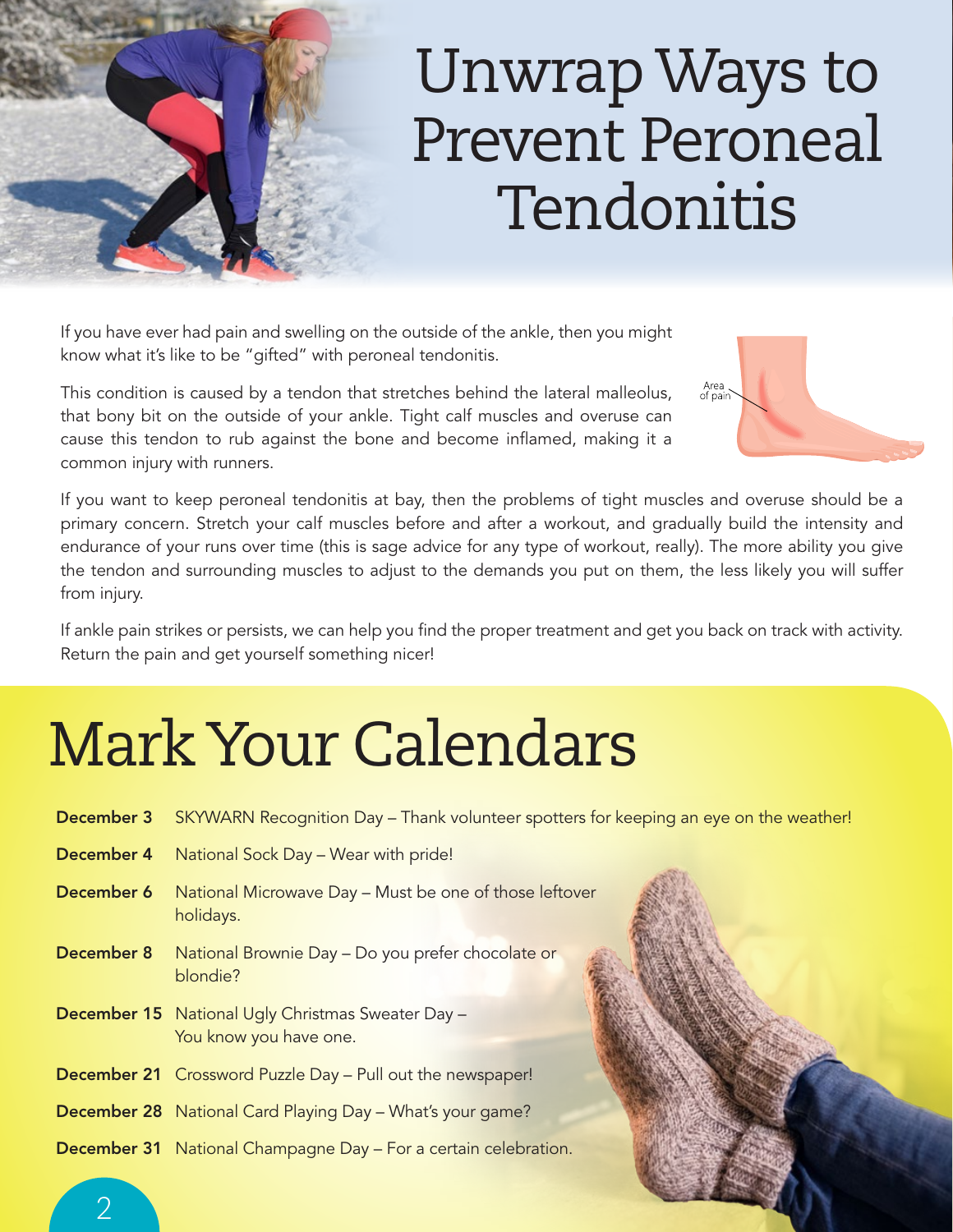

### Family Traditions and Inherited Issues

Traditions help tie the identities of family members together. It just doesn't feel right unless grandpa carves the turkey, or Uncle Bill tells his story of how he almost caught that legendary fish (that seems to get bigger and bigger every year). There are some things passed down through families that aren't as heartwarming, though. Foot disorders can be one of them.

If you have a parent with a foot deformity such as bunions or high arches, odds are good that you may inherit the condition as well. It's genetics at work, and geneticists are working to discover the specific genes that influence these deformities.

Just because you might be genetically predisposed to bunions or high arches doesn't mean you can't do anything about it, however. When signs of bunions or arch problems begin to appear, steps can be taken to manage the progression and keep things from getting worse. Bunions can begin even in childhood, so it's wise to keep an early watch and receive a full evaluation if you suspect a problem may be developing.

Just remember: you can't choose your family, but you can choose how to care for your family's feet!

#### Facts About Frostbite

If you'll be spending time exposed to cold during the winter, it's important to know the signs of frostbite and what to do about it.

- Frostbite is most often found on the nose, ears, chin, cheeks, toes, or fingers.
- Signs of frostbite include numbness and a firm or waxy feeling to the skin. There may also be a white or grayish-yellow discoloration.
- Before numbness sets in, freezing skin will feel redness or pain. That's your cue to get to a warmer area or protect the exposed skin!
- If you have frostbite, get to a warm area as soon as possible. Do not walk on frostbitten toes or feet unless you absolutely must.
- Attempt to warm the affected area in temperature that is warm—NOT hot. Do not attempt to warm the area by rubbing it, as this can cause further damage.
- After initial aid, always seek professional care for frostbite.